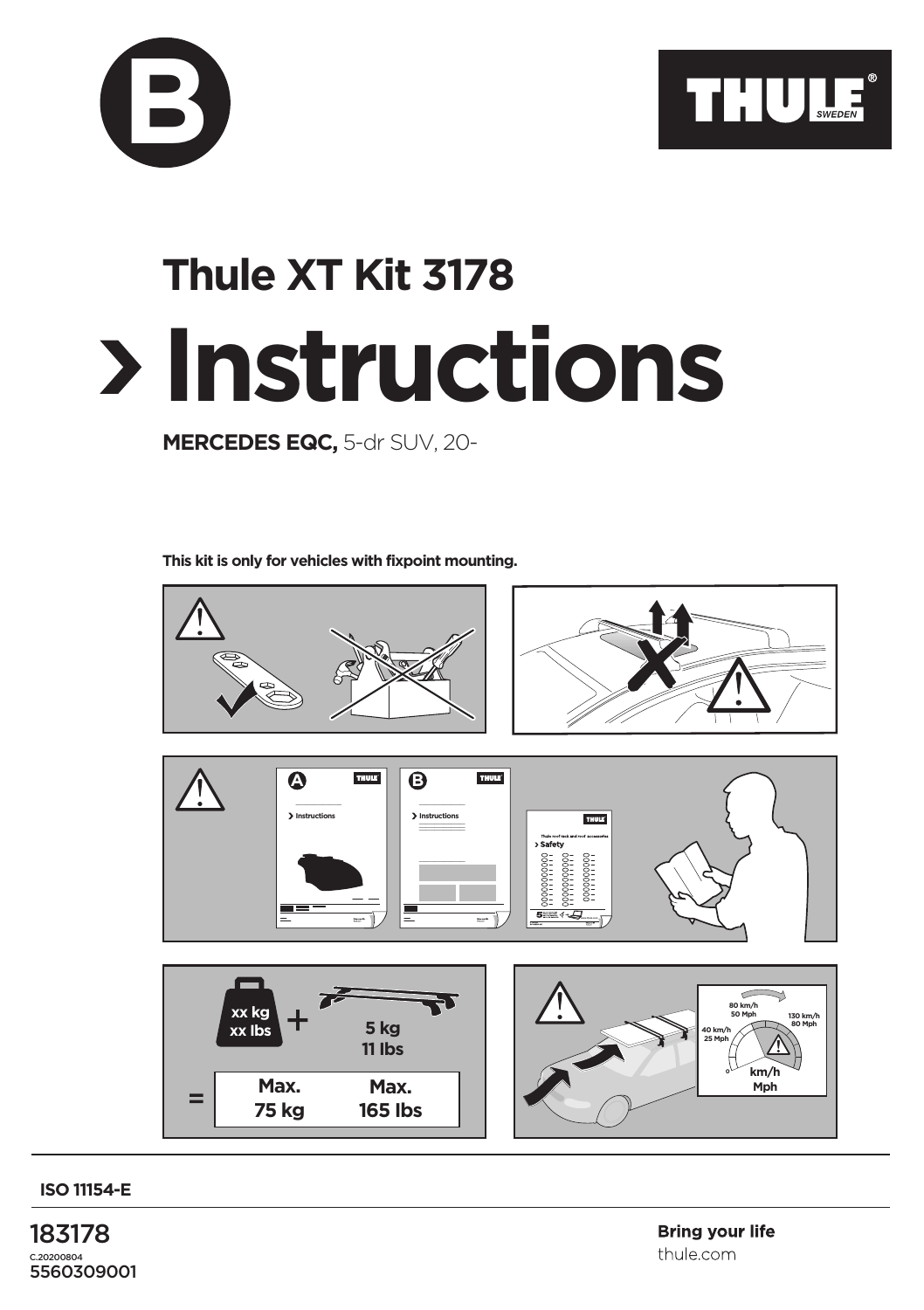

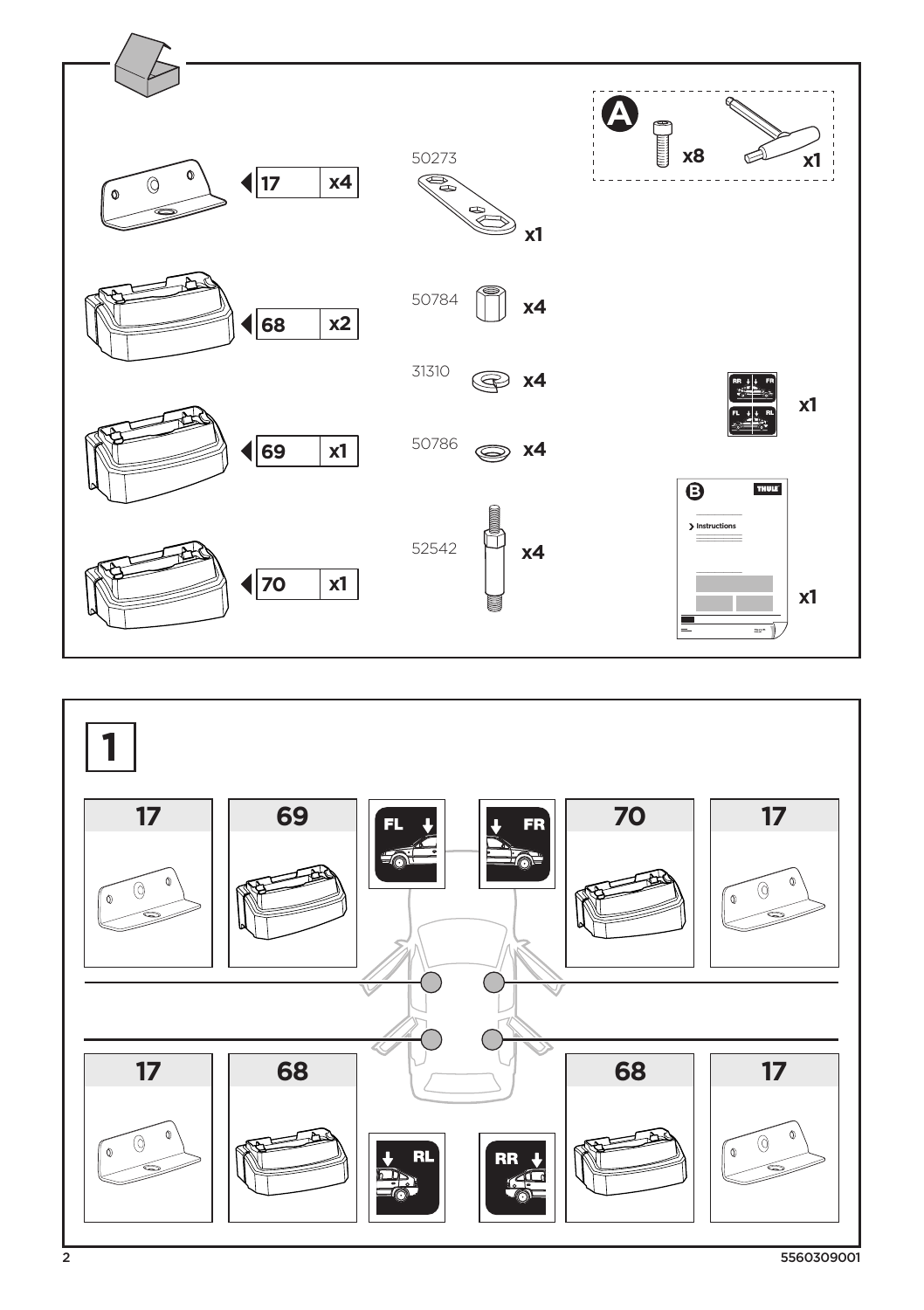



5560309001